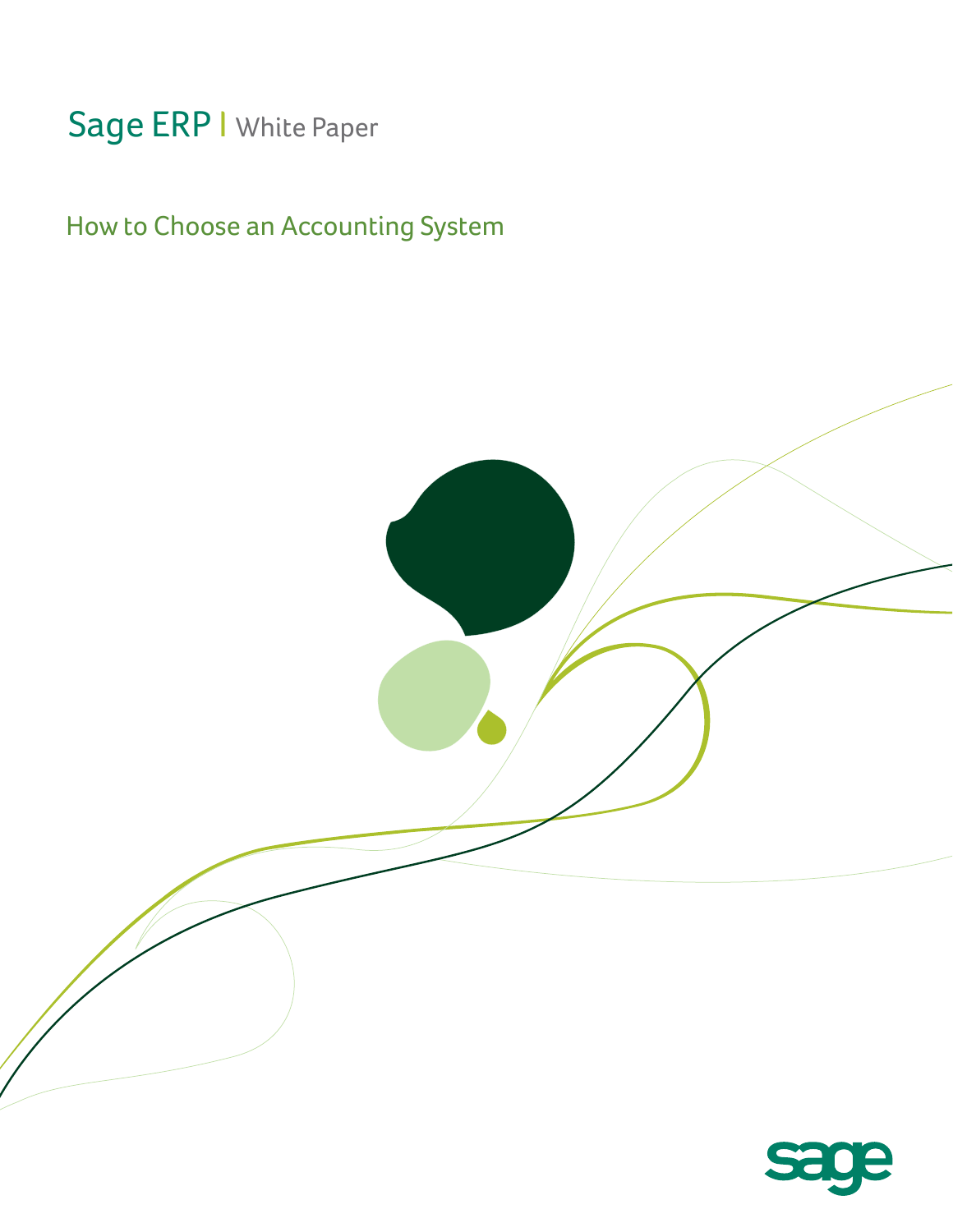# **Table of Contents**

# Sage ERP

Five Mistakes People Make When Selecting Accounting Software.............................. 13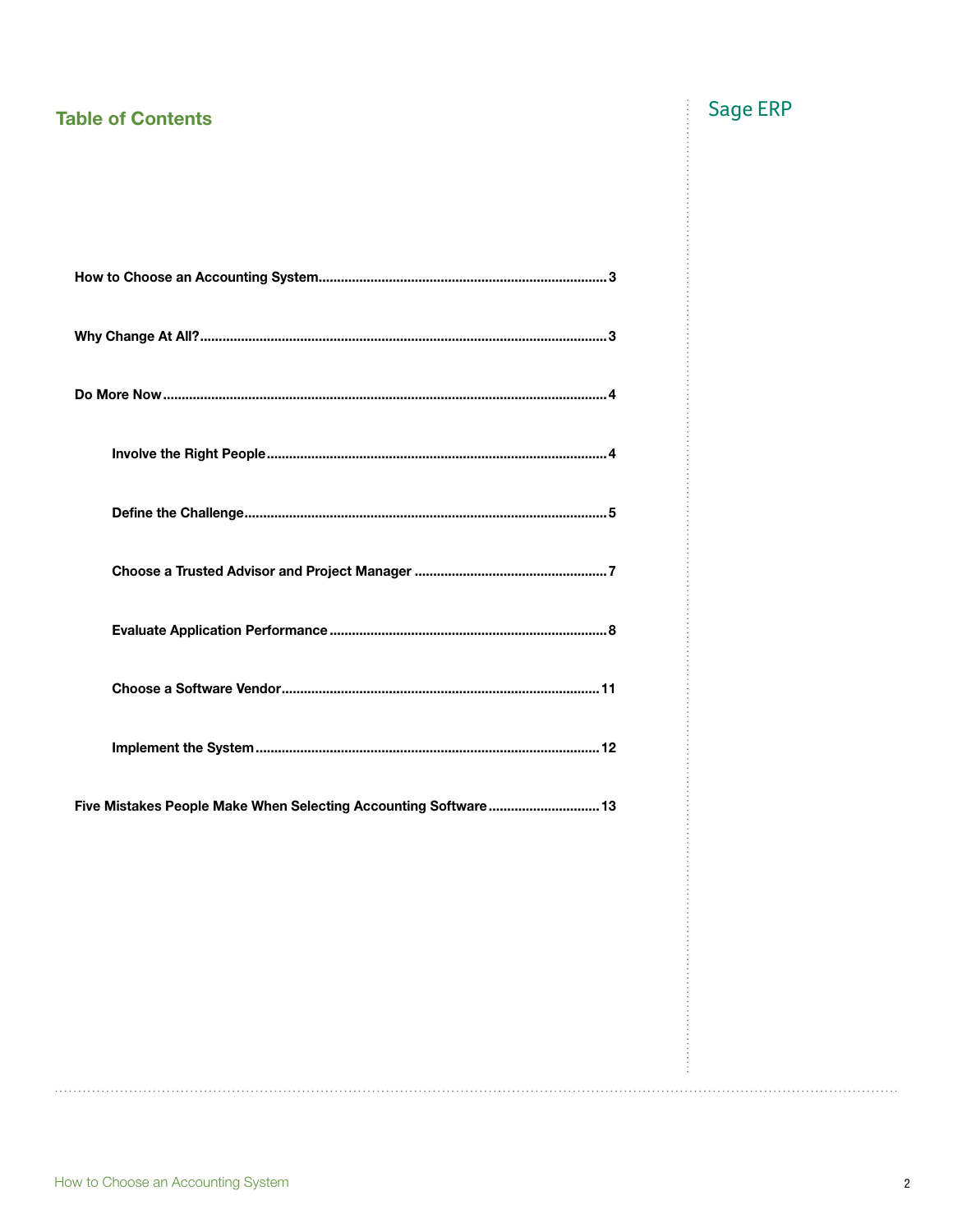# How to Choose an Accounting System **Example 2018** Sage ERP

Selecting the best accounting software for your organization is one of the most critical business decisions you face. We created this guide to provide you with the essential information you need to make the best decision possible.

You may be wondering, "Why would an accounting software company like Sage distribute a booklet that doesn't promote its own products?" We know how important great information is to making great decisions. What's more, we're confident that the more people know about accounting software, the more likely they are to seriously consider—and ultimately choose —Sage accounting, ERP, and business management software solutions. In other words, our software solutions stand up to the most stringent selection criteria.

We at Sage look forward to helping you succeed in choosing the best accounting software solution for your organization.

### Why Change At All?

Who should consider choosing a new accounting system? Do any of these describe you and your organization?

- o You're a fast-growing company and need a system that can grow with you.
- o Your company has outgrown its current system.
- o Your processes have changed the way you do business, your system doesn't track unique data, and much of your data and information about your business processes is stored in the heads of your staff.
- o You're using unsupported or old software technology.
- o You're using a PC-based spreadsheet (for example, Lotus™ or Microsoft® Excel) or an introductory accounting package (for example, QuickBooks®) and your business processes and data are stored in the heads of your staff.
- o You've got a legacy system—some "old iron" customized for your organization—that people may not necessarily like, but they understand and can use the system without much effort.

Many organizations stay with their current accounting system too long. It's comfortable to use something that's known and understood. There's usually fear involved (or at least a strong apprehension) with switching to something new and unknown. Plus, there are significant time and resource issues, including the cost to change and the time needed to learn the new system.

But comfortable doesn't always cut it—especially when it comes to the financial health and long-term success of your business.

In order for a system to meet your business needs, it should mesh with your existing business practices and adapt to technological innovations. Ideally, you want software that's simple, intuitive, and closely matched to how you already do business. Be sure the system can:

- o Customize easily to fit the unique requirements and needs of your business, including transaction volume, global or international requirements, number of users, accounting complexities, and multiple company management.
- o Scale to the changing size of your business, including addressing increasing numbers of users and transaction volumes, the management of multiple companies, global expansion, and accounting complexities.

#### What a Good System Delivers

Properly installed and implemented accounting software can contribute many benefits to your organization, including: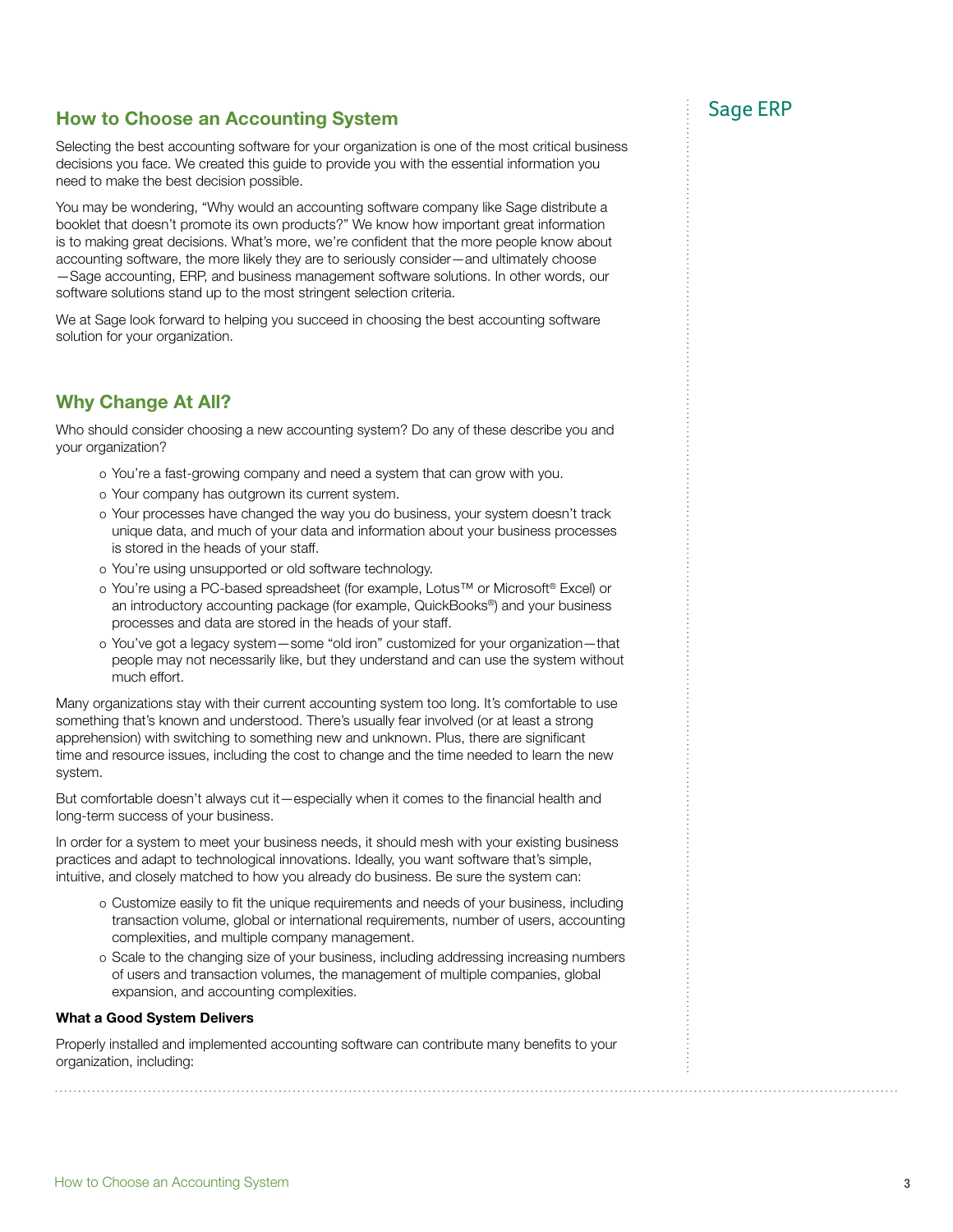Better decision-making capabilities—Sound accounting software can provide both a Sage ERP snapshot-in-time look at your organization, as well as the detailed reports and other data necessary for long-term strategic planning.

Improved cash flow—Cash management is essential for all businesses. Integrated billing, inventory, accounts receivable, and accounts payable allow you to manage that valuable cash more easily and efficiently. Better cash management provides your organization with more options for revenue-generating campaigns and long-term growth.

**More accurate information**—With fully integrated accounting software, you'll not only have more information at your fingertips, you'll have more accurate information. Unlike a manual accounting system, where a great deal of time is spent cross-checking figures recorded in different ledgers (and where the potential for errors dramatically increases) — in a good automated accounting system, information is entered only once and is used throughout the system.

More control-Integrated accounting software provides real-time access to your organization's critical financial information. This provides you with greater control and the ability to more efficiently manage the components of your business.

A foundation for growth-The right accounting software can help you as your organization grows: expanding as your business expands in size, in numbers of divisions or subsidiaries and internationally; allowing for additional users; and offering the kinds of reports and other business intelligence data required.

## Do More Now

The challenges to successfully choosing, installing, and implementing new accounting software are many. But so are the opportunities—to gain greater control of your organization's financial affairs, to make better decisions, and to improve cash flow, among others.

The remainder of this guide describes the six steps to successfully selecting accounting software:

- 1. Involve the right people
- 2. Define the challenge
- 3. Assign a project manager for the process
- 4. Evaluate application performance
- 5. Choose a software vendor
- 6. Implement the system, by developing a training plan and a Phase 1 implementation plan

# 1. Involve the Right People

Your accounting software generates information used throughout most of your organization. That's why choosing new software shouldn't be delegated to a single department or manager. Participation across functional groups will help you select, implement, and use the best possible financial software solution.

There are, in general, five groups of people who should be involved in the selection process:

### System Users

These are the people who will use the software daily. They need the software to be userfriendly, logical, and efficient.

. . . . . . . . . . . . . .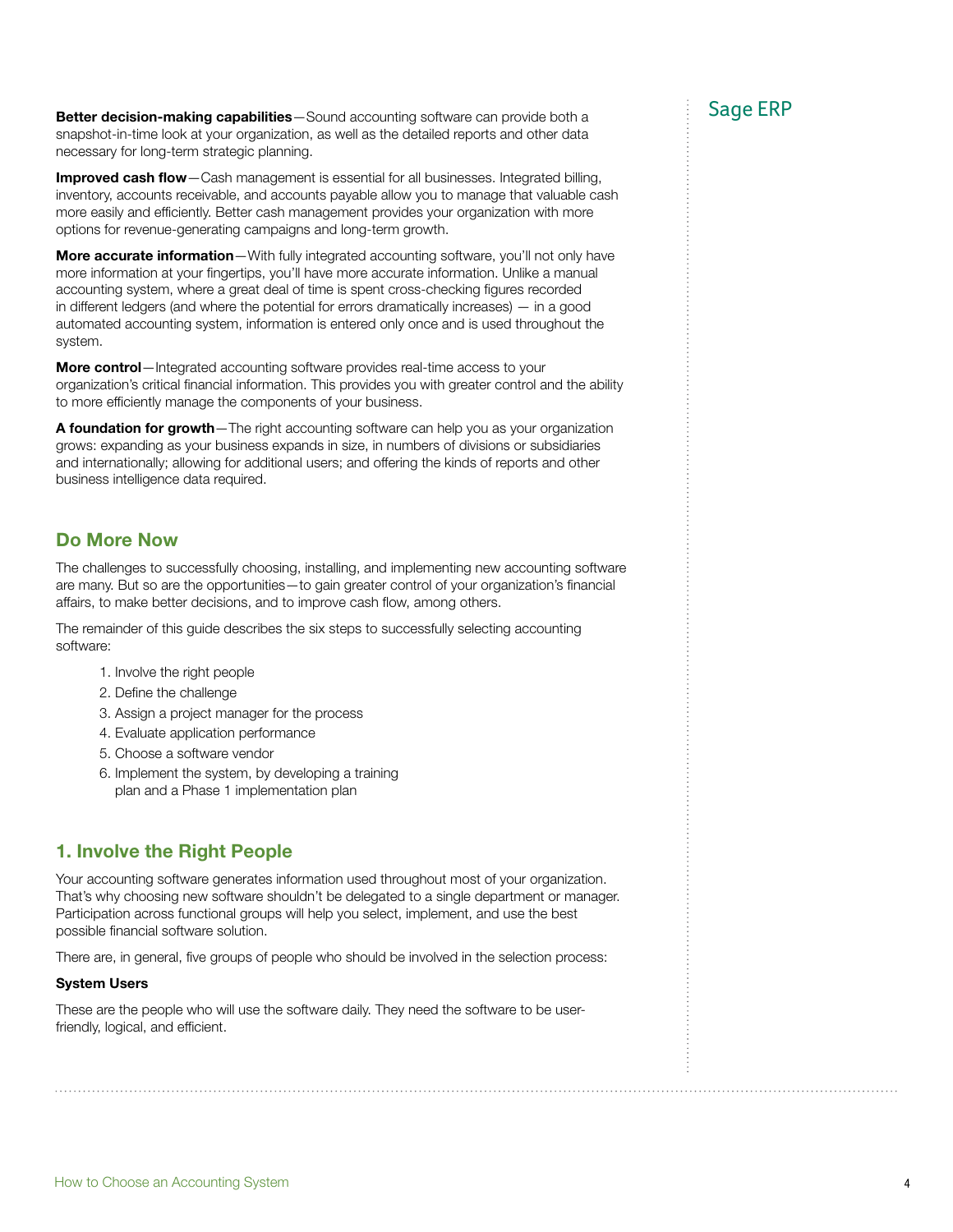Managers supervise the system users. These system managers must understand the financial information and reporting needs required by upper management, and then direct system users about how to effectively use the system.

#### System Customers

Financial information customers can be found throughout the organization, in every department and at any level. These people rely on the reports, summaries, and other data generated by the accounting system to make decisions and otherwise manage their particular group or department. System customers may not necessarily understand accounting fundamentals, but they do require the information supplied by the software.

#### System Sign Offs

These are the people who must give final approval to acquire the system. Typically this group includes representatives from Information Systems (IS), accounting, and the executive management team. The company president or CEO may play a prominent role in selecting the system, or may delegate this task downward.

#### IS Staff

Representatives from the organization's IS staff should be closely involved in the accounting software selection process, and typically play key roles in the software's installation and ongoing upkeep.

### 2. Define the Challenge

Understanding your business's financial information capabilities and weaknesses is critical to selecting the appropriate accounting software solution. The more you know about the challenges you expect the software to solve, the more informed decision you'll make.

#### Questions to Ask

#### *What are some of the challenges your organization is currently experiencing with its accounting system?*

Questions you might consider include:

- o Which manual tasks would benefit the organization by becoming automated?
- o Where in the accounting cycle are you experiencing the highest productivity loss and the highest number of errors?
- o How are inaccuracies negatively impacting your organization?
- o What information/reports are being requested that currently cannot be created or delivered?
- o How could your accounting solution integrate with other business management solutions?

Make a list of the challenges you're currently experiencing. Then create a second list of what you'd like to do but are unable to do now. This information should become your core list of requirements when evaluating new accounting software.

#### *What TCO and TVO do you expect from the implementation?*

The current business climate and the renewed emphasis on corporate accountability are driving the need to look more closely at the costs associated with technology investments. To that end, as you begin your investigation of accounting software solutions, you should estimate Total Cost of Ownership (TCO) and Total Value of Ownership (TVO). TCO is a financial estimate to help you assess the direct and indirect costs of your solution, such as licenses,

# System Managers and Sage ERP in the Sage ERP in the Sage ERP in the Sage ERP in the Sage ERP in the Sage ERP in the Sage ERP in the Sage ERP in the Sage ERP in the Sage ERP in the Sage In the Sage In the Sage In the Sage I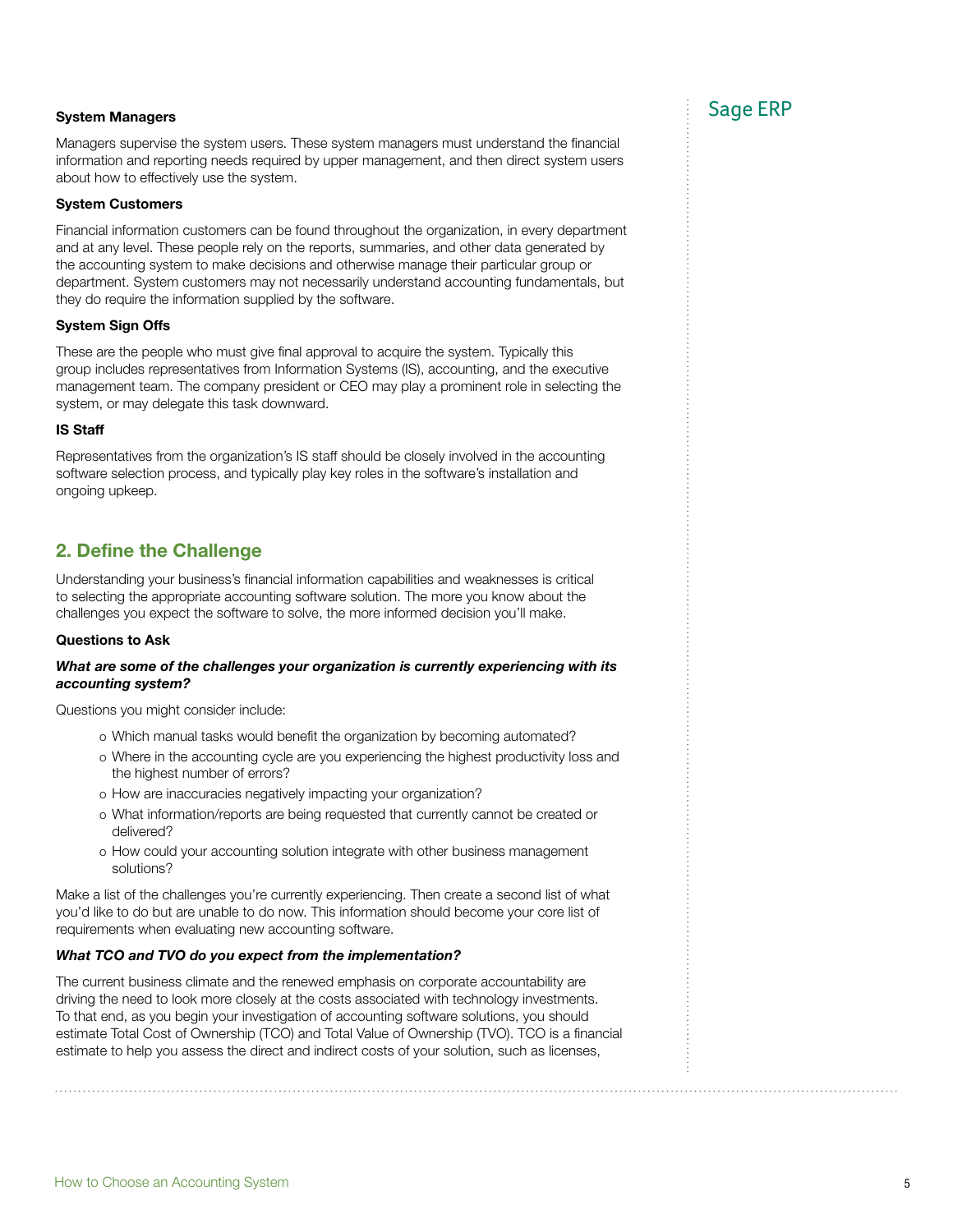hardware, implementation services, maintenance, and training. TCO offers a statement on the Sage ERP financial impact of deploying information technology during its whole life cycle. In contrast, TVO depends on understanding how the system can impact the organization and help it reach its strategic goals, such as business growth, cost savings and improved efficiency. The TVO demonstrates how the software solves key business challenges and justifies the TCO.

### Prioritizing Your Automation

Most organizations automate their business in the following order:

- 1. Word Processing and Spreadsheets
- 2. General Ledger
- 3. Billing / Accounts Receivable
- 4. Accounts Payable
- 5. Inventory
- 6. Sales Order
- 7. Purchase Order
- 8. Payroll / Human Resources
- 9. Job Cost / Manufacturing
- 10. Custom Management Reports

Five years after automating, companies were asked to rank applications from most to least beneficial. Here's what they reported:

- 1. Information for management decision-making (spreadsheets, custom reports)
- 2. Information for cash flow planning/forecasting (sales orders, purchase orders)
- 3. Billing and accounts receivable
- 4. Inventory control
- 5. General ledger
- 6. Payroll
- 7. Word processing

Notice that what most people consider basic accounting (general ledger) is way down the list of desired benefits. Information management, on the other hand, is at the top of the benefits list.

### Other Questions to Ask

#### *What about my current system and process is good?*

You will need to determine what aspects of your current system and business process are worth

#### *What data do I need to make strategic decisions?*

This could include results from budgeting and modeling your business. It might include current gross profit by product, customer, or salesperson. You probably want to predict which customers and products are growing and which are declining. You may want to use financial ratios to measure your company's performance against competitors. Your general ledger can show key profit and cost-center performance against your budget to help you evaluate each group's effectiveness.

### *What do I need to forecast and control my cash flow?*

Because cash is the lifeblood of a business, forecasting cash flow should be a key element of your accounting system. Sales order and purchase order tracking will also be invaluable, since they provide advance information about future cash inflow and outflow. Other elements that affect cash, which must be accurately monitored, include manufacturing processes, shipping, receiving workloads, and the movement of materials.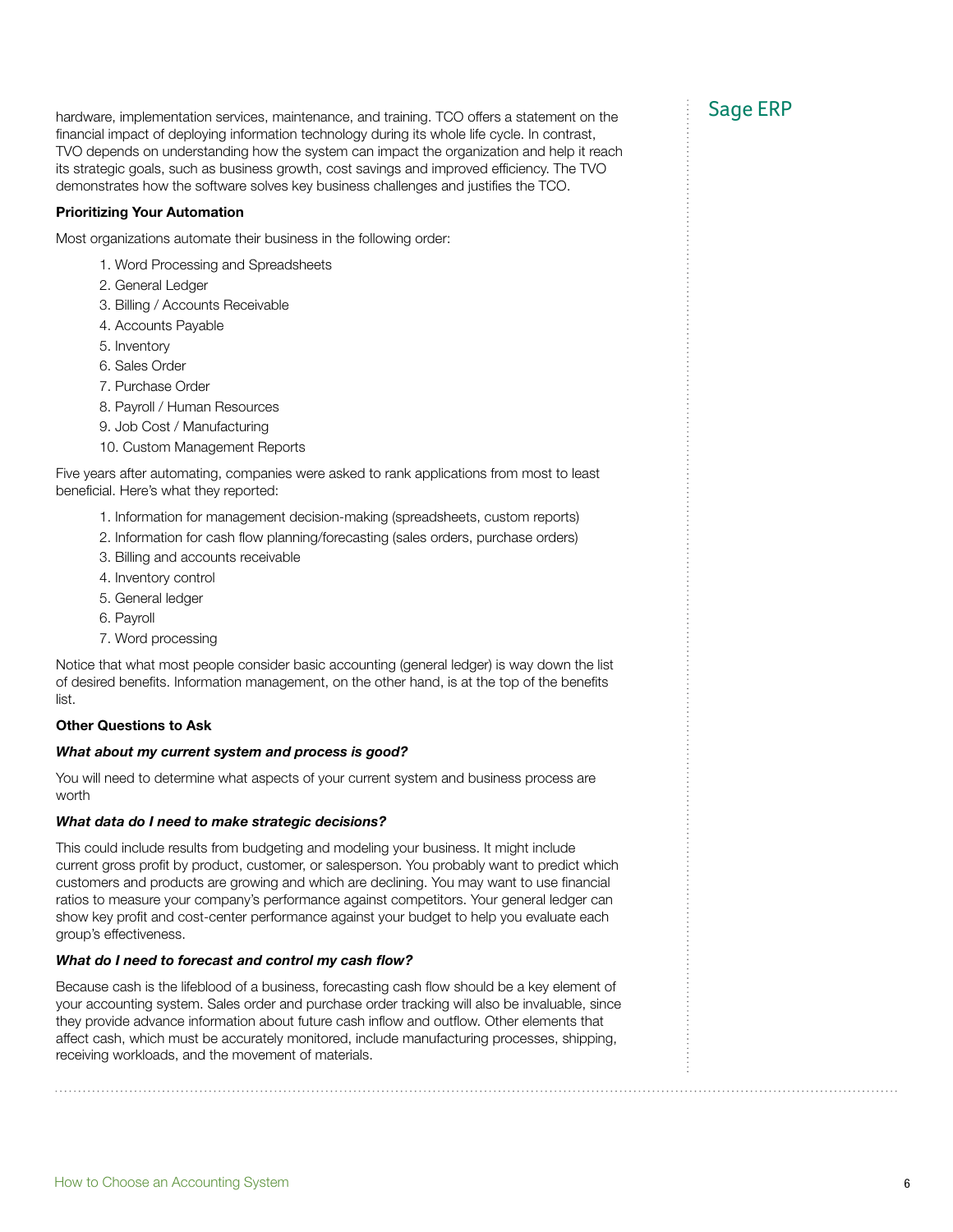# *What information do I need to manage my assets?* **Sage ERP** Sage ERP

Accounts receivable and inventory are often the principal financial assets of a business. Most of your company's cash is tied up in these assets, so small swings in the amount of either of these two can have a huge impact on your cash flow. Your payback from exerting more control over your assets is easily visible and immediately apparent.

#### *What should I automate to grow?*

Many businesses automate for the wrong reasons, or computerize functions that offer little payback. First, apply your resources to the areas with the most benefit to your bottom line. You can determine these areas through careful study and analysis of your accounting system.

#### *How flexible can we be?*

It makes sense to consider accounting software that has been created specifically for the general size of your business. Even following that general guideline, however, realize that few organizations use accounting software "as is." Most businesses customize one or more aspects of their accounting software. Those organizations that are most adaptable and attempt to integrate the most customization and flexibility will get the most out of their accounting software solution.

You shouldn't have to change the way you do business to suit your accounting package. Make sure the accounting solution you choose is flexible enough to adjust to your business requirements.

### 3. Choose a Trusted Advisor and a Project Manager

It's possible that your organization has the internal staff to successfully implement your new accounting system. It's more likely, however, that you don't have the people or time resources —or expertise—to devote to analyzing, purchasing, installing, and maintaining a system.

A trusted advisor can help considerably. Advisors have special expertise—they've been through the purchasing and implementing process many times. And while they charge fees, they can help your organization in three significant ways:

- 1. Evaluate and select the best accounting system for your organization.
- 2. Save time and money during system installing and subsequent training.
- 3. Get the most out of your new system based on the system's capabilities and your organization's requirements.

Some of the best advisors are accounting software resellers. Most accounting software products are purchased through resellers. Therefore, they can focus their complete attention on helping you automate your business systems. Software resellers have a valid stake in your organization's success, as they want to continue servicing your company in the future.

#### Finding a Trusted Advisor

There are many ways to find qualified accounting software partners. Here are a few proven ideas:

- o Ask your IS department for recommendations.
- o Ask colleagues for suggestions.
- o Attend an accounting industry tradeshow or seminar.
- o Review accounting publications.
- o Talk to your business associates, particularly in your industry.

#### The Ideal Advisor

The ideal advisor to work with is someone who has reviewed and installed accounting systems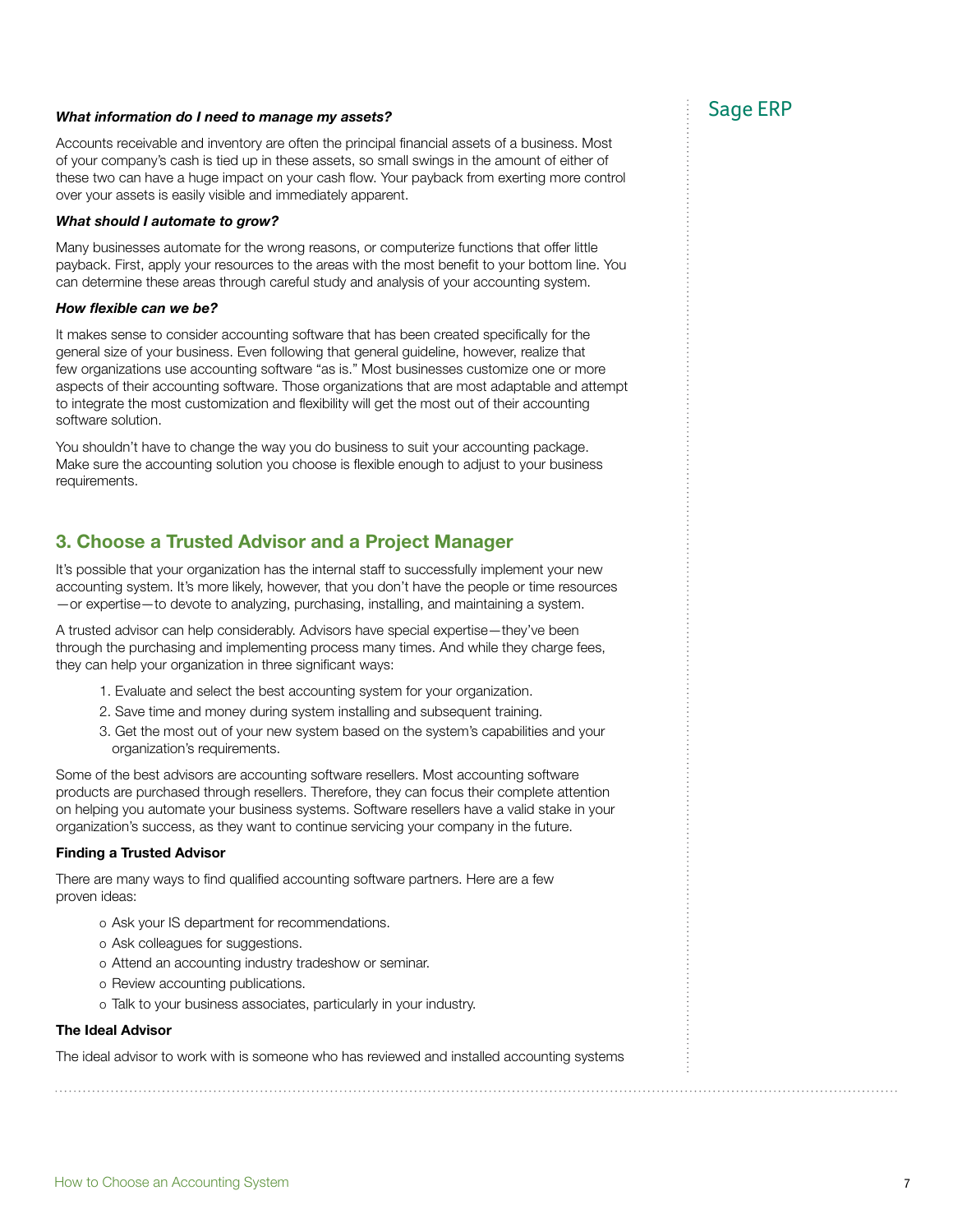at businesses similar in size and scope to yours. To learn what types of organizations an  $\qquad \qquad$ : Sage ERP advisor has previously assisted, simply ask. Here are some questions to ask a prospective advisor or reseller.

#### Can the Reseller Provide References?

Ask for contact names and phone numbers, then call to learn as much as possible about the customers' working relationship with the reseller.

#### Can the Advisor Provide a Complete Service Package?

Critical elements of any software implementation are product training, technical support, and future maintenance and upgrading. Look for a reseller who wants to assist you not only with the immediate sale and installation, but also with long-term training and service.

#### Does the Reseller Listen Effectively?

This question separates the true advisor from the person peddling a product. To make the best recommendations for your organization, a reseller must first learn about your organization —including its current capabilities and those missing (but required) items or functions. Has the reseller attempted to learn as much as possible about your organization? Has the reseller spoken to more than one person within your company?

#### Does the Reseller Communicate Clearly?

Be wary of resellers who spend all their time discussing features—what a program does. Your focus during discussions with a reseller should instead be directed toward what benefits the accounting software can bring to your organization.

#### Do You Think You Can Work with the Reseller?

While purchasing accounting software is a business transaction, you'll be working closely with the reseller over a period of days, weeks, maybe even months. Hence, it's important to find an advisor who you enjoy working with, who is a good fit with your company's philosophy and culture, and who you feel will provide the necessary expertise and consultation in a professional way.

#### Be Sure Your Team Includes an Internal or External Project Manager

To ensure that your project meets its deadlines and deliverables, assign a project manager and give that person ownership of the project and responsibility for leading the project from inception to completion. The project manager should assemble the project team and make sure they work well together with the necessary resources to deliver a system that meets its strategic objectives and expected quality while adhering to the budget and meeting deadlines.

### 4. Evaluate Application Performance

Once you've selected a reseller or consultant to work with, take time to review specific software applications. Here's a secret most accounting software companies won't tell you: the vast majority of accounting programs perform basically the same functions. Naturally, how they do specific tasks varies greatly.

Does this mean you can't go wrong when it comes to choosing accounting software?

Not really. There are substantial differences among programs, what kinds of information they deliver, and the companies that create accounting software.

Here are several of the key elements to consider when reviewing various accounting software solutions.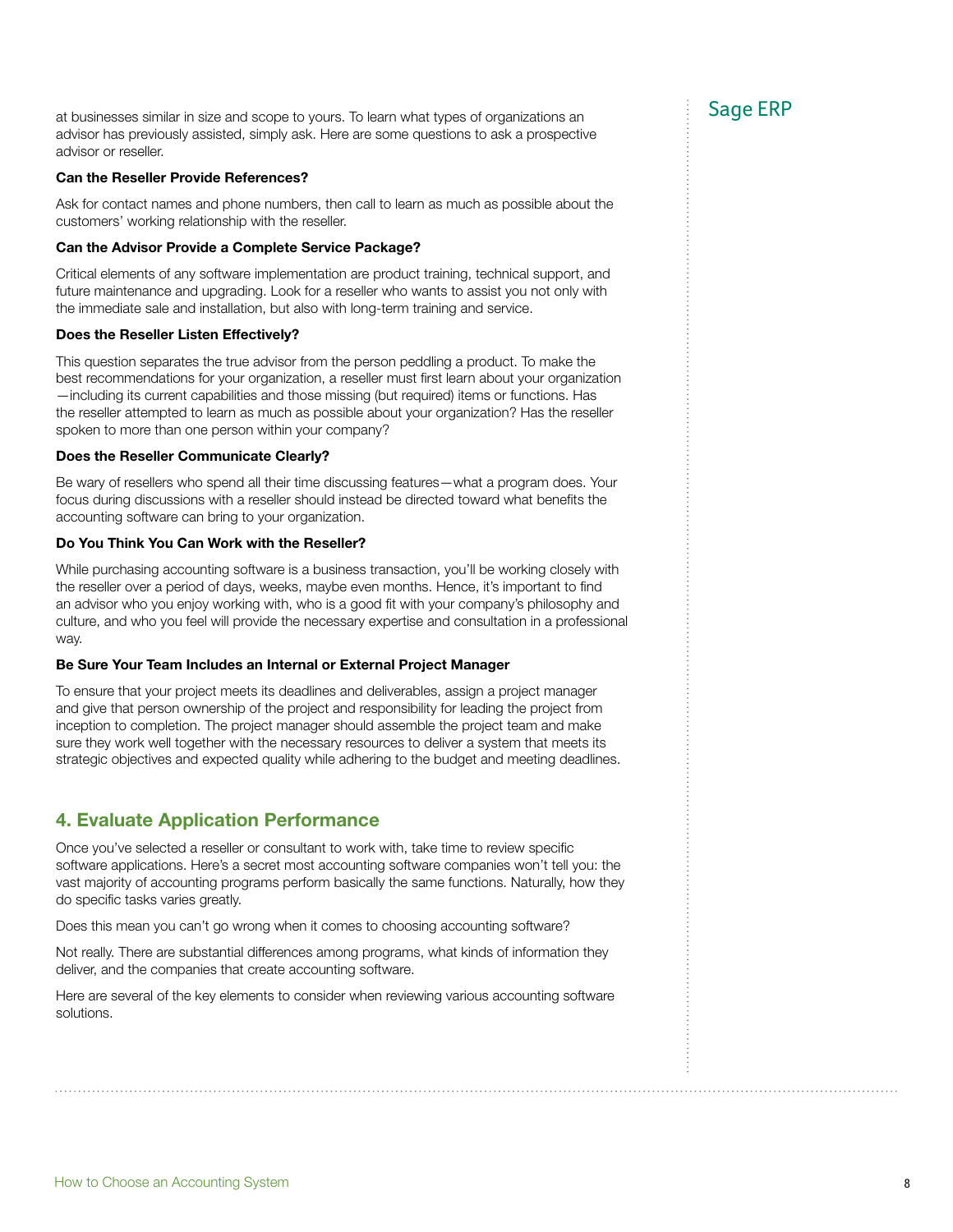# The Company Sage ERP is a state of the Company of the Company of the Company of the Company of the Sage ERP is

Are you familiar with the company that makes the software? Is it a respected name in the accounting software industry? How long has it been in business? What is its vision for the future, in terms of its own products and the accounting software industry as a whole?

These are just a few of the many questions you should attempt to answer regarding the manufacturer of each accounting program under consideration. Obviously, you don't want a "here today, gone tomorrow" organization.

#### Scalability as a Product

Scalability is a fancy word for a simple concept: can your software expand as your business grows? There are two elements to a product's scalability. The first is scaling up—does the software manufacturer have a family of products that your organization can upgrade to over time in a logical, easy, and cost-effective manner? When considering future upgrades, ask these questions:

- o How easily/quickly will existing data convert to the new version?
- o Will the interface of the different software products remain the same? (The same interface significantly reduces the amount of training needed.)
- o What price incentives, if any, are offered to current customers who want to upgrade?
- o Will customized reports and other customized features run when the new software is installed, or will these be lost?

The other element to consider is whether the family of software allows for scalability out—can you add elements to enhance the existing software? The best software solutions allow scaling out by offering:

- o Numerous optional modules in addition to core modules.
- o Third-party products.
- o Availability to customize functions, reports, etc, including:
	- —Ability to add multiple companies/divisions and consolidate data from them.
- —Ability to scale globally with a multilingual system that takes into account international customers, laws and currencies without additional customization.

#### On-Demand or On-Premises Installation

Until recently, you would purchase a software license, buy computers, and run the application in your office. With advances in Web technologies and growth in broadband access to the Internet, alternative deployment methods have emerged. Most evaluations of software should now include, a consideration of the question of whether the implementation of the solution should be "on-premise" or "on-demand."

On-premise solutions are installed and run on hardware on the customer's premises, which the customer must purchase and maintain.

On-demand software comes in two common types: Software as a Service (SaaS) and hosted. In a SaaS deployment, a vendor provides the app as a service over the Internet that is licensed by multiple customers. Hosted software is also managed by the vendor and accessed over the Internet, but it offers greater depth and breadth of apps.

On-demand solutions suit organizations that wish to benefit from lower up-front investments and prefer predictable, fixed monthly costs. On-premise is more likely to suit companies with an internal IT function and where a longer term TCO is a key requirement. Because it can be difficult to make a definitive deployment decision up front given the wide range of future variables, partnering with a vendor that provides multiple deployment options and the freedom to move to a different model in the future if needs change provides a distinct advantage.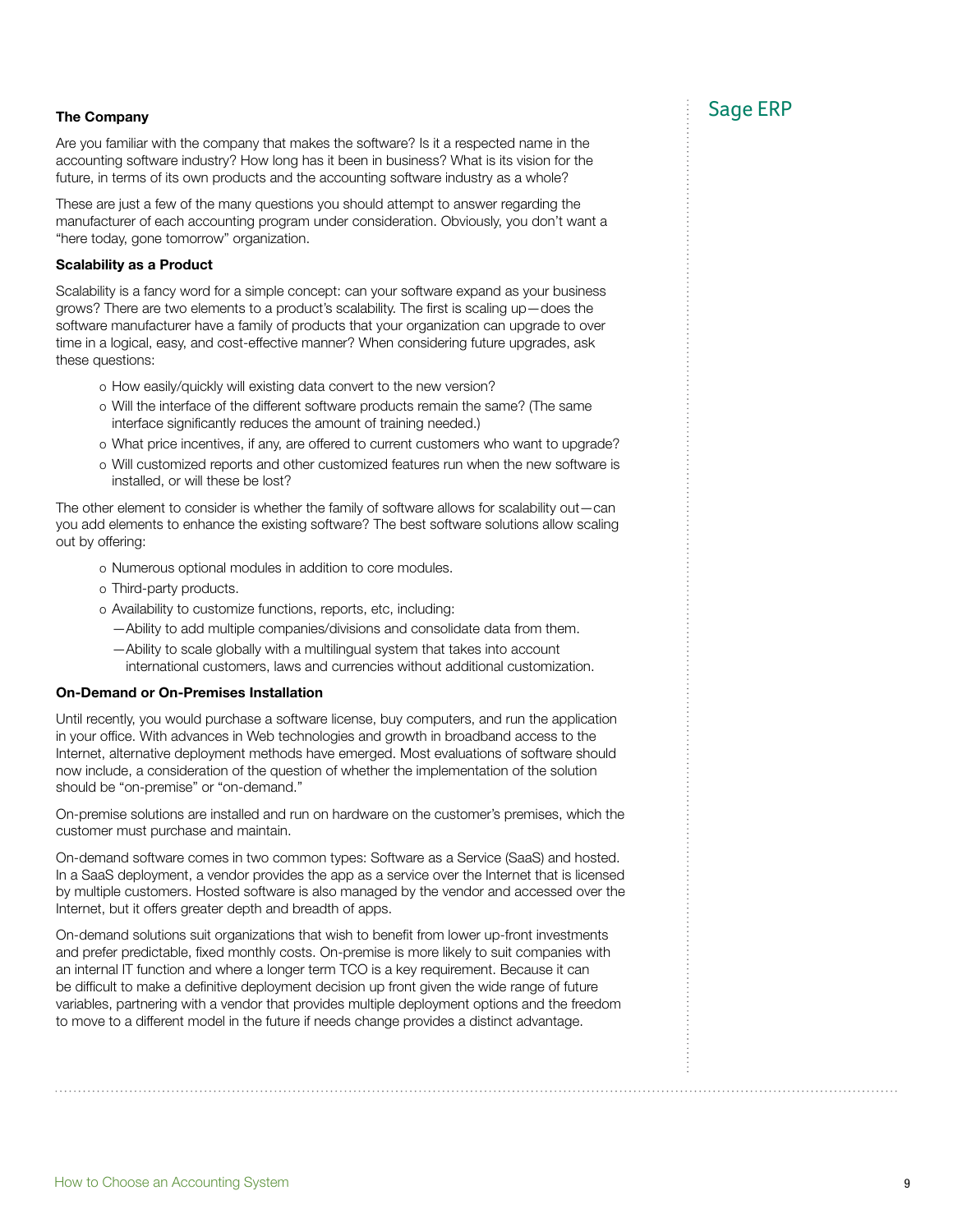# speed of Installation Sage ERP in the Sage ERP in the Sage ERP in the Sage ERP in the Sage ERP in the Sage ERP in the Sage  $\sim$

For those that choose the on-premise option, installing new accounting software is a major undertaking. A key issue to understand is how quickly and efficiently the new software can be installed. In general, the longer it takes to install the software, the more costly the installation process becomes—and the more possibility for errors or other interruptions to your core business. Ask your consultant or software vendor how long it takes for a standard installation and what factors may increase or decrease the amount of time needed.

#### Ease of Use

Business in general, and accounting in particular, can be complex; you want an accounting solution that's simple, logical, and easy to use. Consider these questions during your review process:

- o How simple and easy-to-use is the software interface, the primary screens where data is entered or otherwise managed?
- o How easily does navigation take place between modules of the software?
- o What type of software documentation and training will be provided?
- o How strong are the software company's technical support and customer satisfaction departments?

#### What's Underneath the Iceberg?

Most accounting software solutions include basic components. Review carefully what a program doesn't have as part of its core modules; available options, while nice to have, can also quickly become expensive.

Attempt to discover what each program has "below the water." Are options such as reporting capabilities or invoicing features included in the core program, or only available as costly addons? Ask your reseller for help here; develop a complete understanding of what each program contains and how much each optional function will cost.

#### Other Factors

Other key elements to consider when reviewing accounting software solutions include the following:

Capacity–This refers to the software's limiting characteristics. What is the maximum number of customers, vendors, or inventory items it can handle? How many line items can be included in a single invoice, sales order, or purchase order?

Reporting capabilities—Does the software already have the capability to produce the reports that your organization requires? If not, can customized reports be created with a minimum of time and added effort?

**Ease of input**—You want a system in which information can be entered quickly and efficiently: full-screen editing, embedded help systems, clear prompts, etc. You also want a system that does not require excessive mouse use, slowing down entry of information by continually forcing the user to switch between keyboard and mouse.

Data validation-How good is the software at preventing mistakes from being entered into the system? The program should test for errors (such as duplicate customers and vendors, incorrect item numbers, and unreasonable amounts or dates). A good system also notifies the operator of unusually high quantities or unit prices for certain types of items and offers valid choices along with the notification message.

**Error handling**—Find out how well each program prevents unbalanced transactions, and how users are stopped from deleting or otherwise losing important data previously in the system. Some systems provide detailed audit trails for errors to track who is making each change.

Security-The degree to which sensitive functions and reports can be protected through

. . . . . . . . . . . . . . . .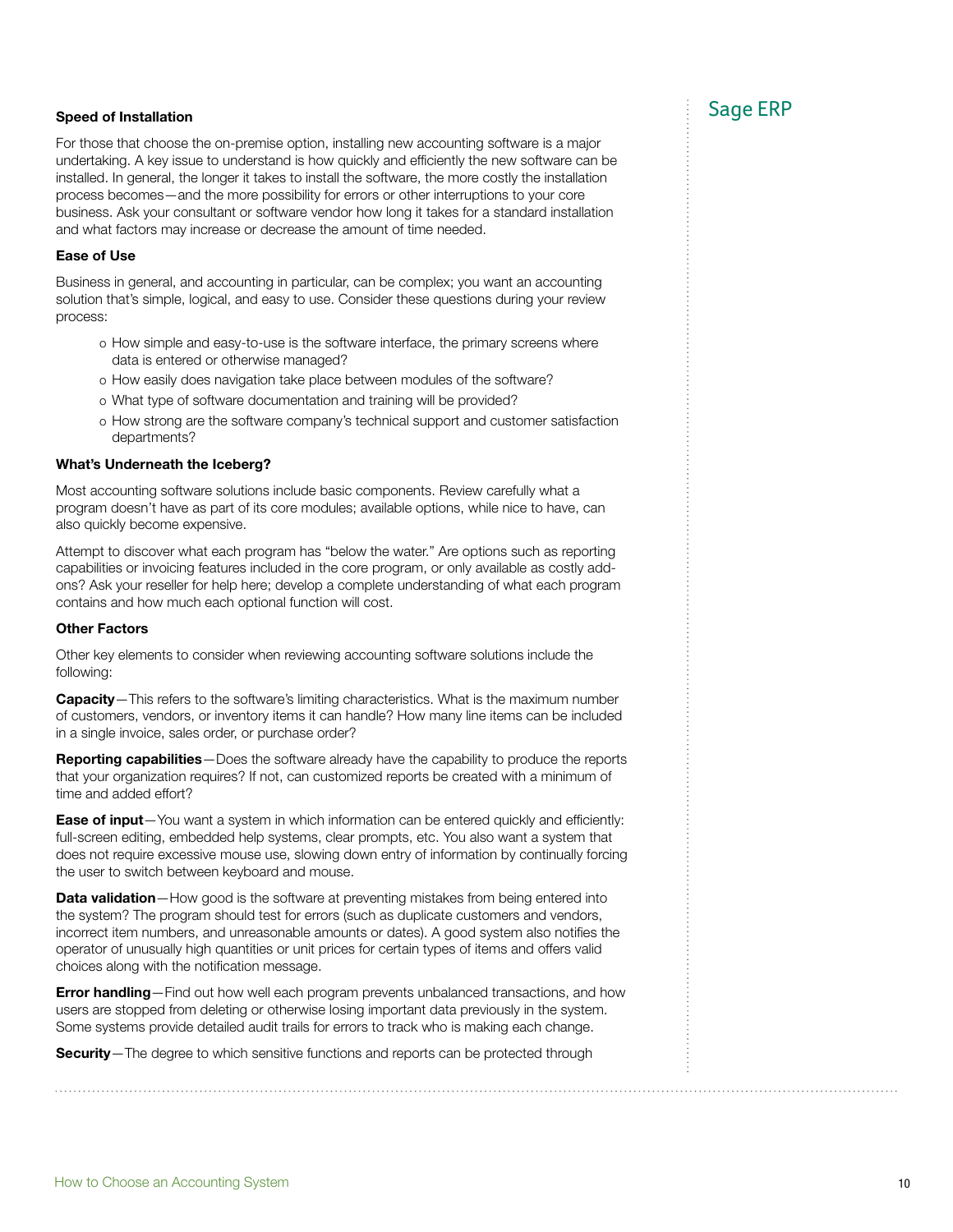passwords will affect how the program rates in security. Ideally, you should be able to specify  $\text{Sage ERP}$ which operations each user can perform at any given time. For example, a system with strong security would allow you to specify that your accounts payable clerk could only print checks on Thursday afternoons beginning June 1 and ending August 30. Some systems will even provide a report to verify when the check run was performed and by whom.

## 5. Choose a Software Vendor

Now that you've reviewed the various accounting software possibilities, it's time to make a choice. It's important to realize that you're not only selecting an accounting system–you're choosing a company as well.

Previously we touched on what to look for in a software company. Here's a more in-depth look at the factors to consider when choosing a software vendor to use.

#### A Large Installed Base

How many organizations throughout North America are currently using the company's software? How many resellers does it have?

If the company you're considering has a large installed base of current users, it's an obvious sign that it is probably doing something right. People and organizations vote with their checkbooks; a popular product is a good sign that a company is stable and customer-friendly.

A large installed base also has a second benefit: third-party software manufacturers will be more likely to offer add-on software, worthwhile utilities, product training, and other benefits that you can utilize once you've installed the software.

#### Frequent Updates

Good software suppliers update their software frequently. They also make bug fixes available quickly and easily to resellers and customers. Before you make a purchase, find out if the software publisher has a maintenance program in place that gives you access to updates as they become available.

### An Upgrade Path

This is similar to the scalability mentioned earlier. A good software company invests heavily in engineering and develops new product features and enhancements regularly. It stays abreast of new technologies and makes sure that its customers do too, particularly those customers with a quickly growing business.

A software upgrade—where you move to a similar but more powerful product—can give your company flexibility as it grows. Software upgrades are also desirable as they often cost far less than the retail price of the full program. Imagine purchasing a new car a year ago, and then seeing this year's model and wanting some of the new features. You can't have those new features unless you purchase the new model!

A good software manufacturer, however, will provide product upgrades at reasonable prices or as part of a yearly service agreement.

### A Good Technical Support Team

Your consultant will be a good resource regarding technical questions or other issues that arise. But you'll still almost certainly rely on the vendor's technical support team as well.

Questions to ask regarding the vendor's support team include the following:

- o How many people are in technical support?
- o How quickly do they take calls from customers?
- o What are their hours of operation?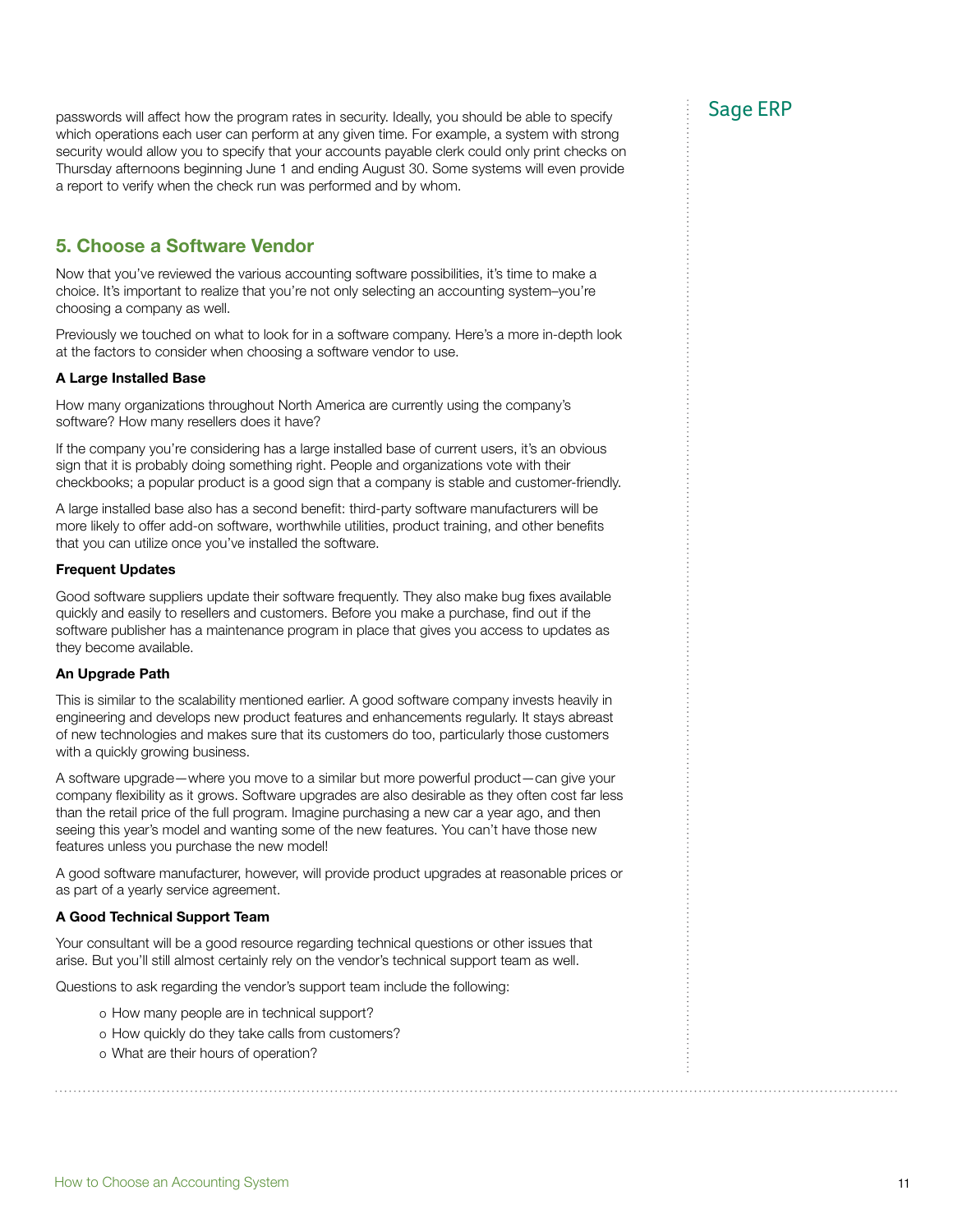o What options are available for after-hours questions or concerns? Sage ERP

o What charges or service plans are involved?

## 6. Implement the System

Once you've chosen the vendor and product and purchased the software, it's time to install the solution. If you've done your homework, this is an exciting part of the process. Please note, however, it can also be a frustrating time as well! It will take time to adequately and safely install the new software without damaging or otherwise invalidating your existing system. Inevitably, there will also be a few kinks to work out.

What is the best way to make the implementation process a smooth and successful one? Follow these guidelines:

#### Postpone Modifications

One of the most common mistakes companies make is requesting extensive changes to packaged programs before installing and using them. Instead of trying to make a new system work the old way, wait until you understand how the new system works before attempting to change or customize it.

#### Provide Good Training

Even the best software can be a nightmare to the organization if people are not properly trained to use it. People are the key to the success of any accounting software program. Good staff training is essential and provides the information, practice, and involvement needed to get the most out of the software. Please note that different people within your organization will have different skills and levels of experience with computers; one training class will probably not be right for every system user. Ask your consultant or software vendor for a training plan that will get everyone up to speed (at his or her own level) quickly.

#### Keep People Informed

Frequent review meetings during the implementation phase will also help people become familiar with the new system. Don't surprise users—let them know when changes will occur. Also, keep your management team involved during the implementation process through meetings, attending the training, etc.

### Don't Go Too Fast

Rushing implementation can cause mistakes and unnecessary tension. Time your installation and implementation of the new software as close as possible to your organization's slow time of year. When you are ready to convert to the new system, attempt to do so during a weekend to minimize business interruptions. You may even consider converting to the new system on a module-by-module basis, or running it in parallel with your existing system for verification purposes.

#### Alter Job Titles to Reflect Increased Responsibilities

The implementation process will almost certainly present one or more employees with a chance to perform exceptionally or exceed what their role has been in the past. Extra work evenings, weekends—may also be required. Reward these efforts with a spot bonus and/or a promotion.

### Plan for Ongoing Review and Evaluation

Plan to frequently review and evaluate the system based on desired criteria, such as one month following implementation, three months, six months, etc. Immediately inform your consultant and vendor of any challenges or questions. Document all changes and customizations made.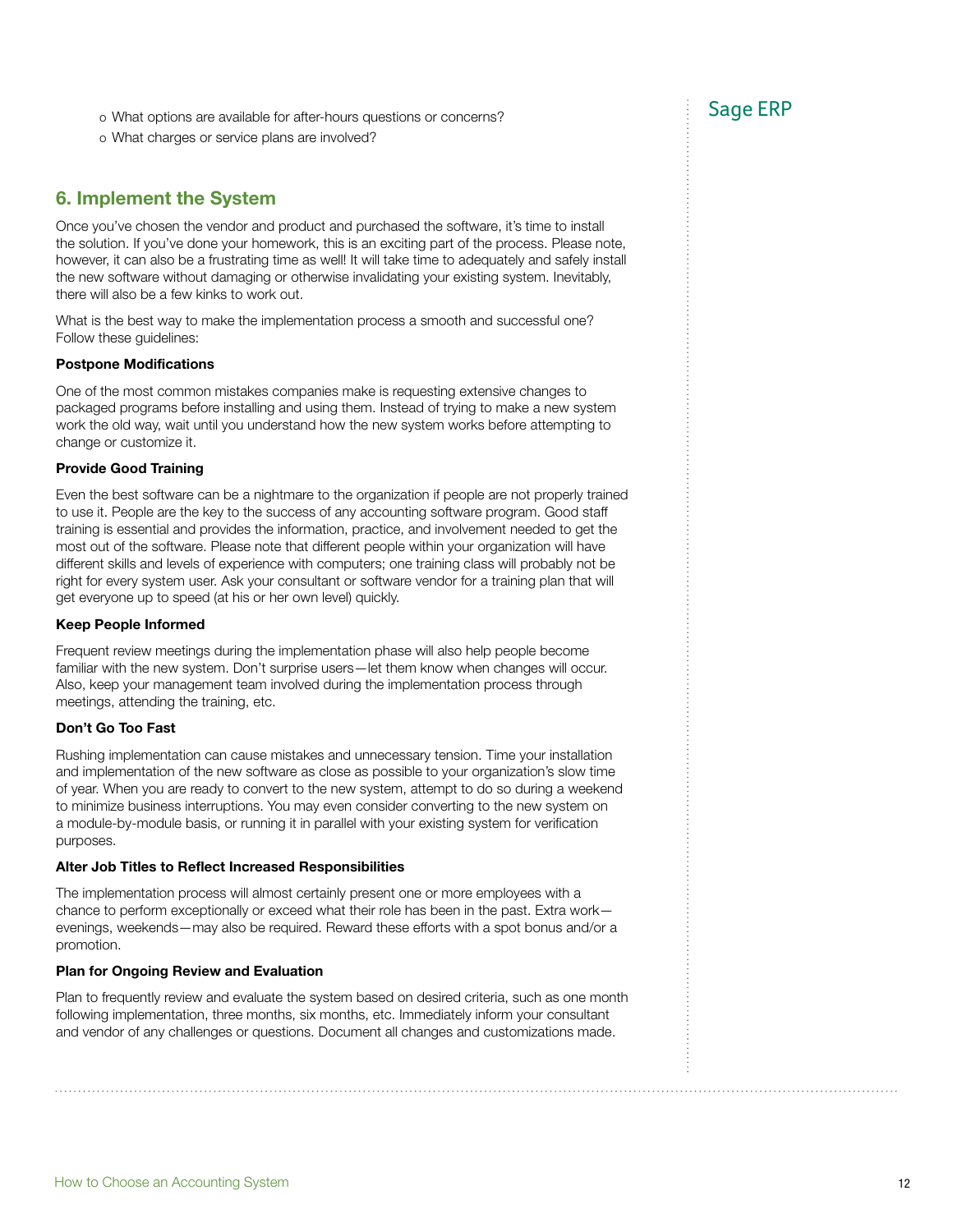# Five Mistakes People Make When Selecting Accounting Five Mistakes People Make When Selecting Accounting **Software**

#### Mistake 1: Not doing enough homework

Analyzing and then selecting accounting software takes time and effort. Information is critical to selecting the most appropriate system for your organization. You're already a step ahead of most people because you're reading this booklet.

#### Mistake 2: Misunderstanding the benefits of automation

Automating accounting and related functions can save your organization considerable time and effort. However, computers can never replace human intelligence, judgment, or hard work.

#### Mistake 3: Ignoring hard-to-quantify benefits

It's difficult to calculate possible future gains in terms of increased productivity, better decisionmaking, and other factors after a new system has been successfully implemented. The results following the time-consuming selection and implementation of the best accounting solution can dramatically increase your bottom line.

#### Mistake 4: Passing the buck

Top management and other key personnel within the organization must be involved in the selection and implementation process. Never rely solely on a consultant's recommendations or input.

#### Mistake 5: Thinking accounting software is only for accountants

Accounting software will deliver results in the form of critical need-to-know information to every manager in the company. Don't select a system that won't provide detailed reporting and other company-wide information.

#### Suggested Planning Schedule

The following is a simple five-step process to successfully analyzing, selecting, implementing, and using a new accounting system.

#### Step 1: Preplanning

This includes a review of your current system's capabilities, strengths, and weaknesses, as well as the initial list of what you want to do with your new system but were unable to do with your old system.

#### Step 2: Intelligence gathering

Information is critical to sound decision-making. The more in-depth information you can obtain now about the various systems being considered will help you in the long run.

#### Step 3: Analysis

Careful review of the information gathered is necessary to make sound decisions. Please note that this step may include actual software demonstrations, visiting organizations with the software already installed, and perhaps even a visit to the software publisher's headquarters.

#### Step 4: Implementation

Once a software solution has been chosen, implementation should begin. This may last weeks or months, and include data conversion, user training, and other elements.

#### Step 5: Post-implementation review

This step includes the ongoing monitoring and review of the system. Is it performing as expected? What elements need to be modified, changed, or customized? What optional elements can be added to further enhance system performance?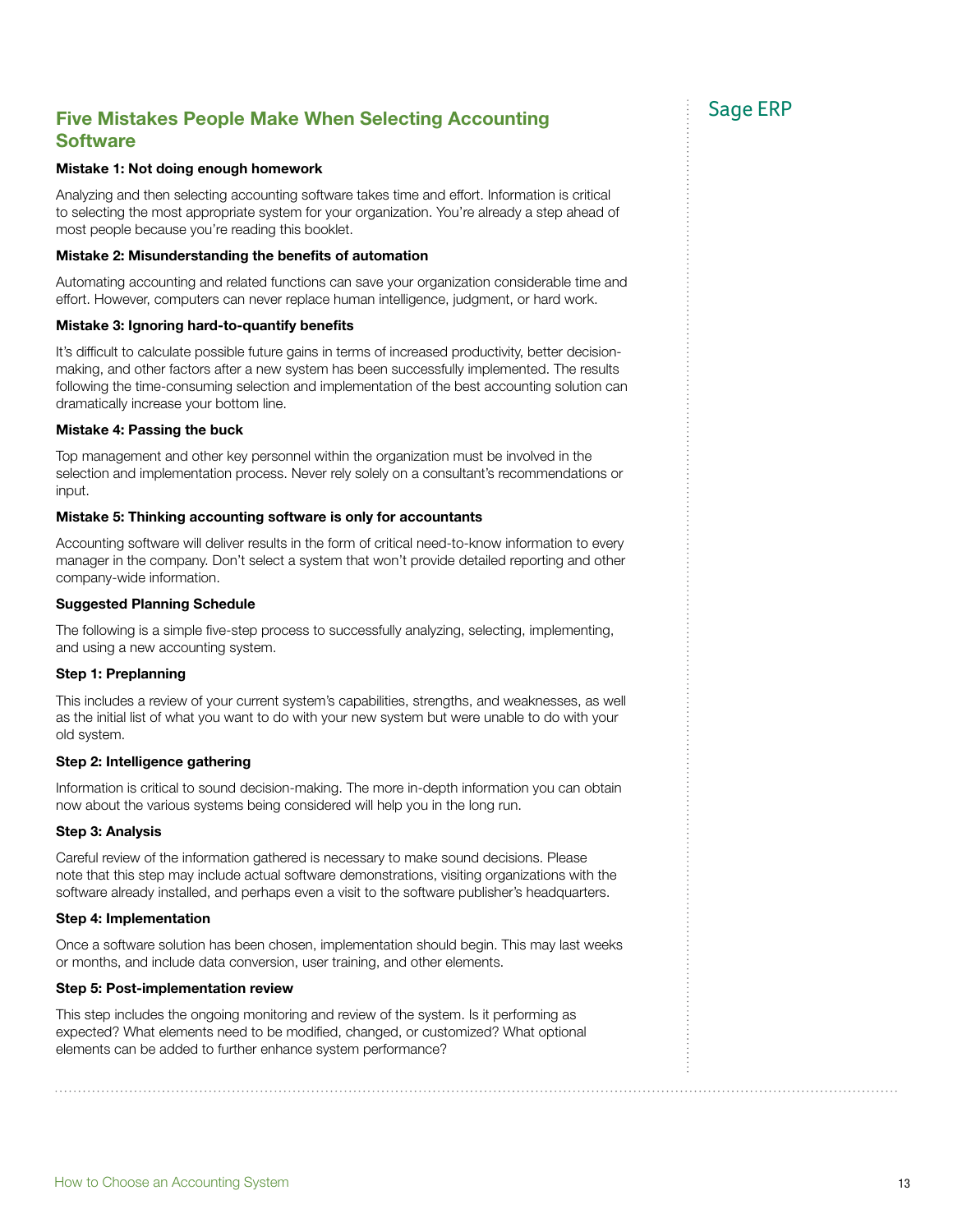# About Sage Software and the same state of the Sage ERP state of the Sage ERP state of the Sage ERP state of the Sage ERP state of the Sage ERP state of the Sage ERP state of the Sage School and the Sage School and the Sage

Sage North America is part of The Sage Group plc, a leading global supplier of business management software and services. At Sage, we live and breathe business every day. We are passionate about helping our customers achieve their ambitions. Our range of business software and services is continually evolving as we innovate to answer our customers' needs.Our solutions support accounting, operations, customer relationship management, humanresources, time tracking, merchant services, and the specialized needs of the construction, distribution, healthcare, manufacturing, nonprofit, and real estate industries. Sage North America employs 4,000 people and supports nearly 3.1 million small and mediumsize business customers. The Sage Group plc, formed in 1981, was floated on the London Stock Exchange in 1989 and now employs 13,100 people and supports 6.2 million customers worldwide. For more information, please visit the website at website at website at website at www.SageNorthAmerica.com or website at which  $\alpha$ 

# About Equation Technologies

Equation Technologies is a reseller of Sage ERP solutions. We help you reduce the risk in choosing and implementing solutions by: listening closely to your challenges and exactly how your business works, developing processes that match your business-not requiring you to conform to a software system and mapping out efficiencies using technology to improve operations without adding staff.

For more information please visit the website: www.equationtech.us or call: 866.436.3530. For pricing, demonstration or additional information please call or email: info@equationtech.us